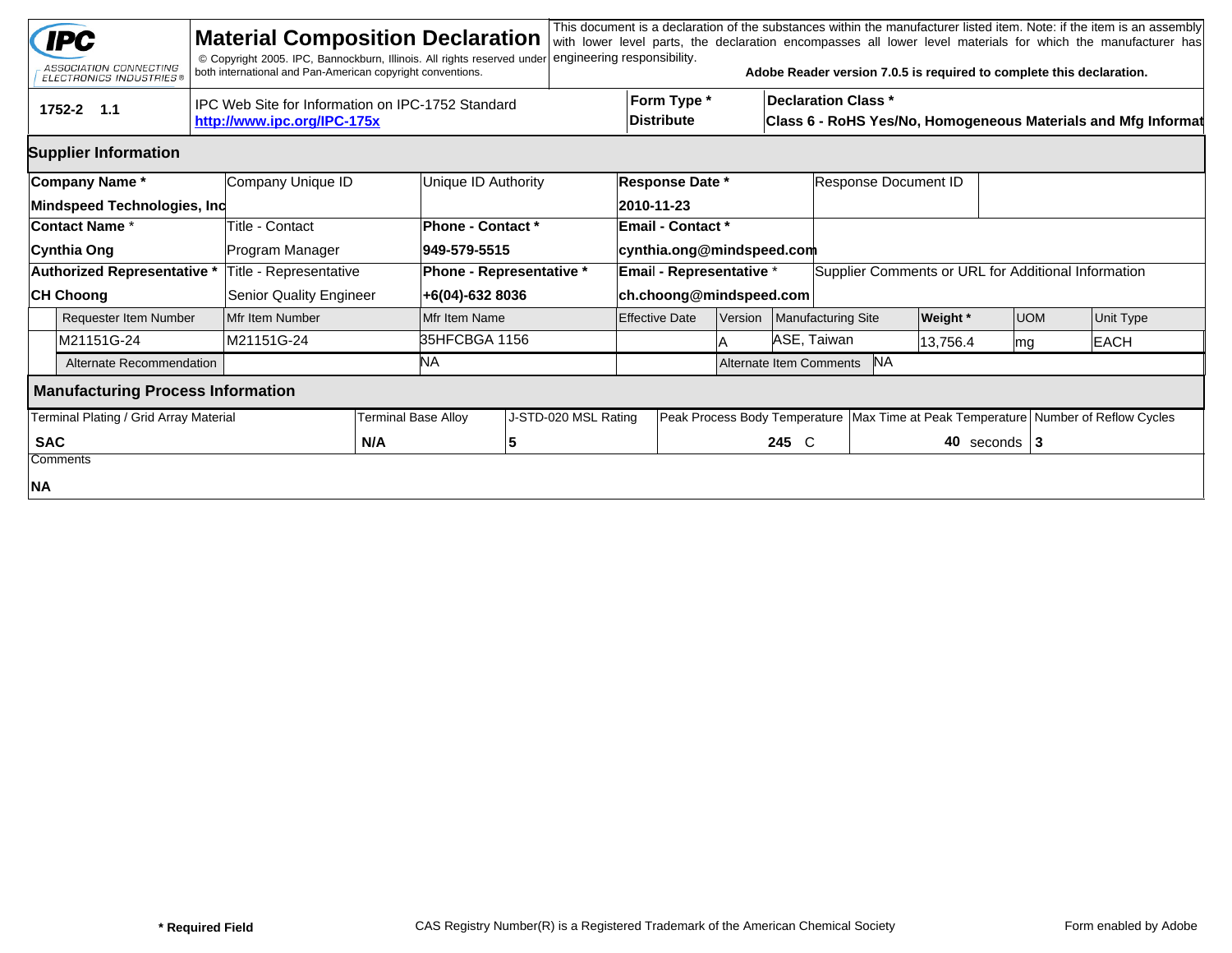| Save the fields in<br>Import fields from a<br><b>Export Data</b><br>Import Data<br>file into this form<br>this form to a file                                                                                                                                                                                                                                                                                                                                                                                                                                                                                                                                                                                                                                                                                                                                                                                                                                                                                                                                                                                                                                                                                                                                     |                                | Locked     |  |  |  |  |  |  |  |  |
|-------------------------------------------------------------------------------------------------------------------------------------------------------------------------------------------------------------------------------------------------------------------------------------------------------------------------------------------------------------------------------------------------------------------------------------------------------------------------------------------------------------------------------------------------------------------------------------------------------------------------------------------------------------------------------------------------------------------------------------------------------------------------------------------------------------------------------------------------------------------------------------------------------------------------------------------------------------------------------------------------------------------------------------------------------------------------------------------------------------------------------------------------------------------------------------------------------------------------------------------------------------------|--------------------------------|------------|--|--|--|--|--|--|--|--|
| <b>RoHS Material Composition Declaration</b>                                                                                                                                                                                                                                                                                                                                                                                                                                                                                                                                                                                                                                                                                                                                                                                                                                                                                                                                                                                                                                                                                                                                                                                                                      | <b>Declaration Type *</b>      | Simplified |  |  |  |  |  |  |  |  |
| RoHS Definition: Quantity limit of 0.1% by mass (1000 PPM) in homogeneous material for: Lead (Pb), Mercury, Hexavalent Chromium, Polybrominated Biphenyls (PBB),<br><b>RoHS Directive</b><br>Polybrominated Diphenyl Ethers (PBDE) and quantity limit of 0.01% by mass (100 PPM) of homogeneous material for Cadmium<br>2002/95/EC                                                                                                                                                                                                                                                                                                                                                                                                                                                                                                                                                                                                                                                                                                                                                                                                                                                                                                                                |                                |            |  |  |  |  |  |  |  |  |
| Supplier certifies that it gathered the information it provides in this form concerning RoHS restrictive substances using appropriate methods to ensure its accuracy and that such information is true and correct to the best<br>that Supplier completes this form. Supplier acknowledges that Company will rely on this certification in determining the compliance of its products with European Union member state laws that implement the RoHS Directive. C<br>Supplier may have relied on information provided by others in completing this form, and that Supplier may not have independently verified such information. However, in situations where Supplier has not independently verifi<br>Supplier agrees that, at a minimum, its suppliers have provided certifications regarding their contributions to the part, and those certifications are at least as comprehensive as the certification in this paragraph. If th<br>written agreement with respect to the identified part, the terms and conditions of that agreement, including any warranty rights and or remedies provided as part of that agreement, will be the sole and exclusive source of<br>remedies for issues that arise regarding information the Supplier provides in this form. |                                |            |  |  |  |  |  |  |  |  |
| 4 - Item(s) does not contain RoHS restricted substances per the definition above except for selected exemptions<br><b>RoHS Declaration *</b>                                                                                                                                                                                                                                                                                                                                                                                                                                                                                                                                                                                                                                                                                                                                                                                                                                                                                                                                                                                                                                                                                                                      | Supplier Acceptance * Accepted |            |  |  |  |  |  |  |  |  |
| Exemptions: If the declared item does not contain RoHS restricted substances per the definition above except for defined RoHS exemptions, then select the corresponding response in the RoHS Declaration<br>above and choose all applicable exemptions.                                                                                                                                                                                                                                                                                                                                                                                                                                                                                                                                                                                                                                                                                                                                                                                                                                                                                                                                                                                                           |                                |            |  |  |  |  |  |  |  |  |
| <b>Exemption List Version</b><br>EL-2006/690/EC                                                                                                                                                                                                                                                                                                                                                                                                                                                                                                                                                                                                                                                                                                                                                                                                                                                                                                                                                                                                                                                                                                                                                                                                                   |                                |            |  |  |  |  |  |  |  |  |
| 15. Lead in solders to complete a viable electrical connection between semiconductor die and carrier within integrated circuit Flip Chip packages.                                                                                                                                                                                                                                                                                                                                                                                                                                                                                                                                                                                                                                                                                                                                                                                                                                                                                                                                                                                                                                                                                                                |                                |            |  |  |  |  |  |  |  |  |
|                                                                                                                                                                                                                                                                                                                                                                                                                                                                                                                                                                                                                                                                                                                                                                                                                                                                                                                                                                                                                                                                                                                                                                                                                                                                   |                                |            |  |  |  |  |  |  |  |  |
| <b>Declaration Signature</b>                                                                                                                                                                                                                                                                                                                                                                                                                                                                                                                                                                                                                                                                                                                                                                                                                                                                                                                                                                                                                                                                                                                                                                                                                                      |                                |            |  |  |  |  |  |  |  |  |
| Instructions: Complete all of the required fields on all pages of this form. Select the "Accepted" on the Supplier Acceptance drop-down. This will display the signature area. Digitally sign<br>the declaration (if required by the Requester) and click on Submit Form to have the form returned to the Requester.                                                                                                                                                                                                                                                                                                                                                                                                                                                                                                                                                                                                                                                                                                                                                                                                                                                                                                                                              |                                |            |  |  |  |  |  |  |  |  |
| Digitally signed by Cynthia Ong<br>.                                                                                                                                                                                                                                                                                                                                                                                                                                                                                                                                                                                                                                                                                                                                                                                                                                                                                                                                                                                                                                                                                                                                                                                                                              |                                |            |  |  |  |  |  |  |  |  |

| Supplier Digital Signature Cynthia<br>Jna | v signed by Cynthia Ong<br>ii≏ ∩na<br>: 2010.12.02 17:51:38 -08'00' |  |
|-------------------------------------------|---------------------------------------------------------------------|--|
|-------------------------------------------|---------------------------------------------------------------------|--|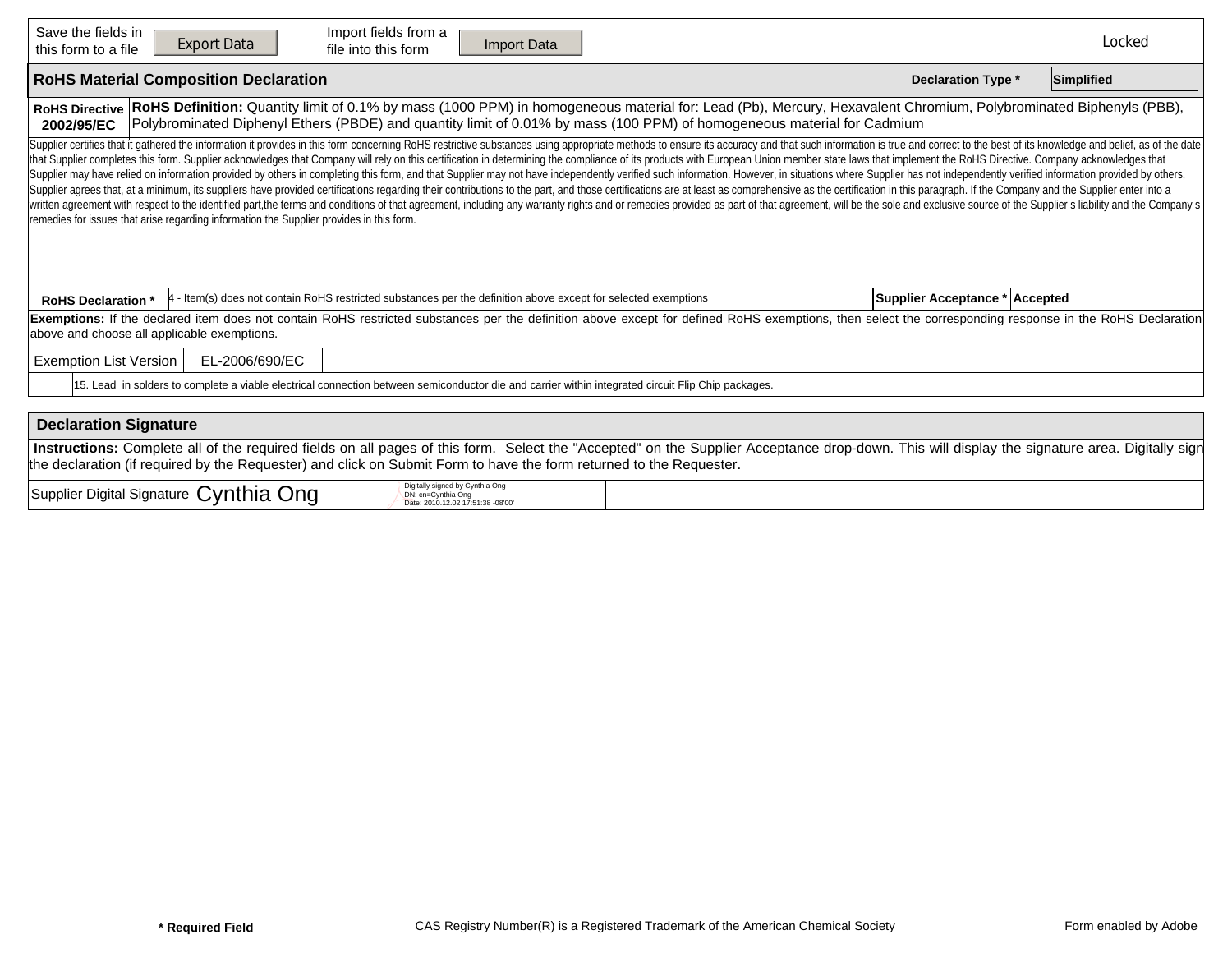## **Homogeneous Material Composition Declaration for Electronic Products**

SubItem Instructions: The presence of any JIG Level A or B substances must be declared. [1] indicate the subpart in which the substance is located, [2] provide a description of the homogeneous material [3], enter the weight of the homogeneous material.

Substance Instructions: [A] select the Level (JIG A, JIG B, Requester or Supplier) [B] select the substance category (JIG or Requester) or enter a value (Supplier). [C] select the substance (JIG) or enter the substance and CAS (Other). [D] select a RoHS exemption, if applicable [E] enter the weight of the substance or the PPM concentration [F] Optionally enter the positive (+) and negative (-) tolerance in percent (Note: percent tolerance values are expected to cover a 3 sigma range of distribution unless otherwise noted).

Line Functions: +I Inserts a New Item /SubItem +M Inserts a new Material +C Inserts a new Substance Category +S Inserts a new Substance - Deletes the element line

| Item/SubItem |             |          | Homogeneous      |              | Unit of        | Level          | <b>Substance Category</b>   | <b>Substance</b>                    | <b>CAS</b>          | $Exempt$ Weight | Unit of                  | Tolerance |           | <b>PPM</b> |
|--------------|-------------|----------|------------------|--------------|----------------|----------------|-----------------------------|-------------------------------------|---------------------|-----------------|--------------------------|-----------|-----------|------------|
|              | <b>Name</b> |          | <b>Material</b>  |              | Weight Measure |                |                             |                                     |                     |                 | Measure                  |           | $\ddot{}$ |            |
|              | M21151G-24  |          | Die              | 386.83       | mg             | lc.            | <b>GROUP-C</b>              | Silicon                             | 7440-21-3           | 386.83          | mg                       |           |           | 999,99     |
|              |             | Heatslug | 9,697            | mg           | c              | <b>GROUP-C</b> | Copper                      | 7440-50-8                           | 9,633.969mg         |                 |                          |           | 993,49    |            |
|              |             |          |                  |              |                | c              | <b>GROUP-C</b>              | Chrome                              |                     | 4.8485          | mg                       |           |           | 500        |
|              |             |          |                  |              |                | B              | Nickel/Nickel Compou        | Nickel                              | 7440-02-0           | 58.182          | mg                       |           |           | 4,229.4    |
|              |             |          | Solder ball      | 1,018.09mg   |                | C              | <b>GROUP-C</b>              | Sn                                  | 7440-31-5           | 982.4568mg      |                          |           |           | 964,99     |
|              |             |          |                  |              |                | C              | <b>GROUP-C</b>              | Ag                                  | 7440-22-4           | 30.5427 mg      |                          |           |           | 30,000     |
|              |             |          |                  |              |                | C              | <b>GROUP-C</b>              | ∣Cu                                 | 7440-50-8           | 5.09045 mg      |                          |           |           | 5,000      |
|              |             |          | Underfill        | 42           | mg             | C              | <b>GROUP-C</b>              | Bisphenol F type liquid @003-36-5   |                     | 8.4             | mg                       |           |           | 199,99     |
|              |             |          |                  |              |                | C              | <b>GROUP-C</b>              | Amine type accelerator Trade Secret |                     | 2.1             | ∣mg                      |           |           | 49,999     |
|              |             |          |                  |              |                | C              | <b>GROUP-C</b>              | Silicon dioxide                     | 60676-86-0          | 19.32           | mg                       |           |           | 459,99     |
|              |             |          |                  |              |                | C              | <b>GROUP-C</b>              | Bisphenol A type liquid 25068-38-6  |                     | 1.26            | ∣mg                      |           |           | 29,999     |
|              |             |          |                  |              |                | C              | <b>GROUP-C</b>              | <b>Carbon black</b>                 | 1333-86-4           | 0.42            | mg                       |           |           | 9.999.9    |
|              |             |          |                  |              |                | C              | <b>GROUP-C</b>              | Phenolic resin                      | 9003-35-4           | 8.4             | ∣mg                      |           |           | 199,99     |
|              |             |          |                  |              |                | C              | <b>GROUP-C</b>              | Additives                           | <b>Trade Secret</b> | 2.1             | mg                       |           |           | 49,999     |
|              |             |          | <b>Substrate</b> | $2,422.1$ mg |                | B              | <b>Arsenic/Arsenic Comp</b> | As                                  | 7440-38-2           | 0.1             | mg                       |           |           | 7.2693     |
|              |             |          |                  |              |                | B              | Bismuth/Bismuth Com         | lBi                                 | 7440-69-9           | 5               | mg                       |           |           | 363.46     |
|              |             |          |                  |              |                | C              | <b>GROUP-C</b>              | <b>Epoxy resin</b>                  |                     | 51              | ∣mg                      |           |           | 21,056     |
|              |             |          |                  |              |                | c              | <b>GROUP-C</b>              | Sn.                                 | 7440-31-5           | 56              | mg                       |           |           | 23,120     |
|              |             |          |                  |              |                | C              | <b>GROUP-C</b>              | <b>Brome compounds</b>              |                     | 72              | mg                       |           |           | 29,726     |
|              |             |          |                  |              |                | C              | <b>GROUP-C</b>              | ∣Cu                                 | 7440-50-8           | 1,171           | mg                       |           |           | 483,46     |
|              |             |          |                  |              |                | C              | <b>GROUP-C</b>              | CaO                                 | 1305-78-8           | 151             | mg                       |           |           | 62,342     |
|              |             |          |                  |              |                | C              | <b>GROUP-C</b>              | Polyphenylene ether (PP             |                     | 382             | $\mathsf{Im} \mathsf{g}$ |           |           | 157,71     |
|              |             |          |                  |              |                |                | Lead/Lead Compound          | Pb                                  | 7439-92-1           | 3               | ∣mg                      |           |           | 1,238.5    |